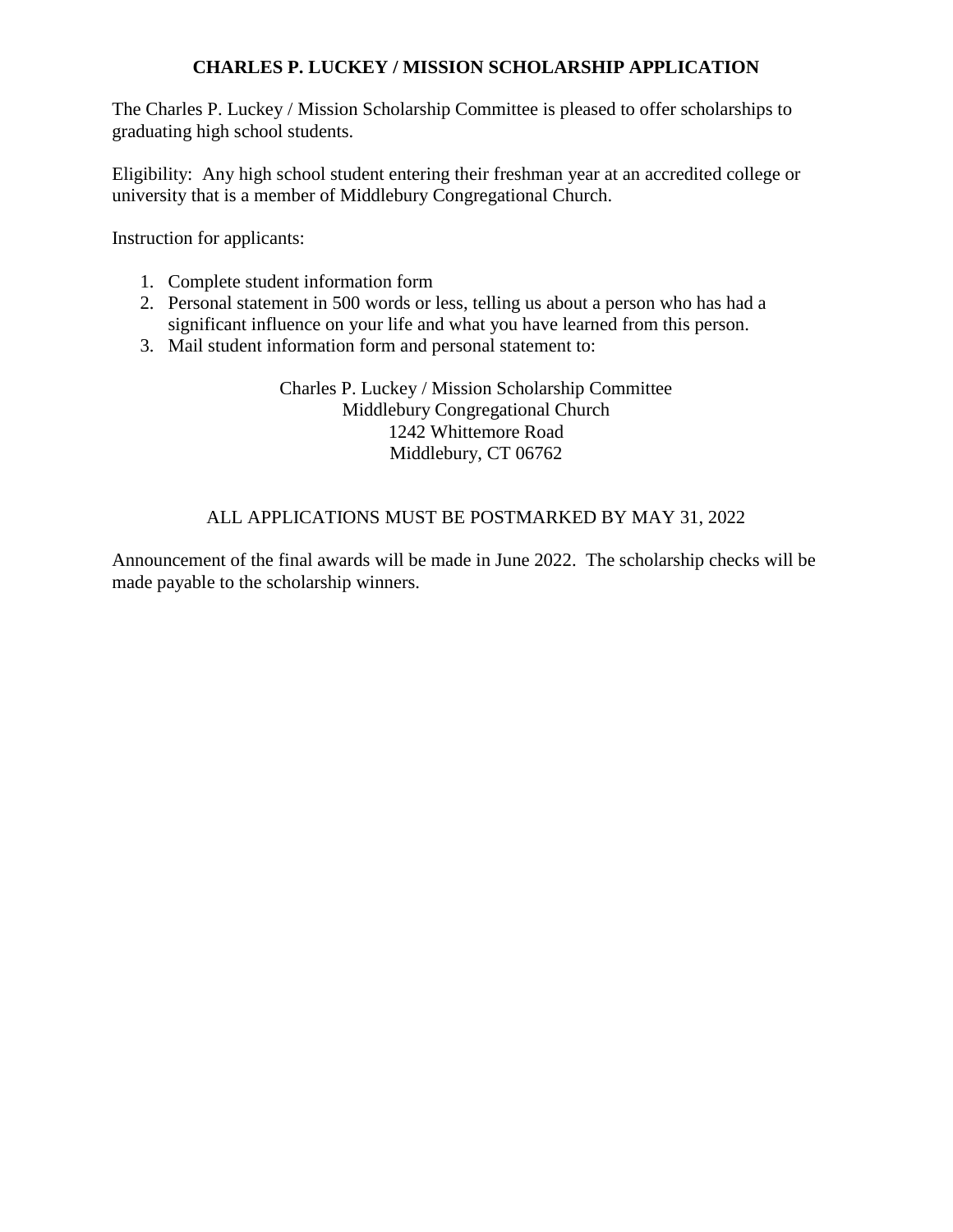## MIDDLEBURY CONGREGATIONAL CHURCH CHARLES P. LUCKEY / MISSION SCHOLARSHIP

**APPLICATION - 2022 Deadline - May 30, 2022** 

|  | C. School |                                                        |                                                                                  |                            |
|--|-----------|--------------------------------------------------------|----------------------------------------------------------------------------------|----------------------------|
|  |           |                                                        |                                                                                  |                            |
|  |           |                                                        |                                                                                  |                            |
|  |           |                                                        |                                                                                  |                            |
|  |           | E. Parental Employment (position or title and company) |                                                                                  |                            |
|  |           |                                                        |                                                                                  |                            |
|  |           | F. Other Dependent Children (name, age, and school)    |                                                                                  |                            |
|  |           |                                                        | ,我们也不能在这里的时候,我们也不能在这里的时候,我们也不能在这里的时候,我们也不能会不能在这里的时候,我们也不能会不能会不能会不能会不能会不能会不能会不能会不 |                            |
|  |           | G. Other Dependents (name and relationship)            |                                                                                  |                            |
|  |           | H. Student's Expense for Academic Year:                |                                                                                  |                            |
|  |           | 1. Tuition                                             |                                                                                  | $\frac{1}{2}$              |
|  |           | 2. Room                                                |                                                                                  | $\frac{1}{2}$              |
|  |           | 3. Board                                               |                                                                                  | \$<br><u>and the state</u> |
|  |           | 4. Books                                               |                                                                                  | $\mathbb{S}$               |
|  |           | 5. Other                                               | <u> 1980 - John Stein, Amerikaansk politiker († 1901)</u>                        | $\mathbb{S}$               |
|  |           |                                                        |                                                                                  | $\mathbb{S}$               |
|  |           |                                                        |                                                                                  | $\mathbb{S}$               |
|  |           |                                                        | <b>Total Expense</b>                                                             | \$                         |
|  |           |                                                        |                                                                                  |                            |

 $\frac{1}{2}$ 

I. What is your Expected Family Contribution from your FAFSA form, line 43?